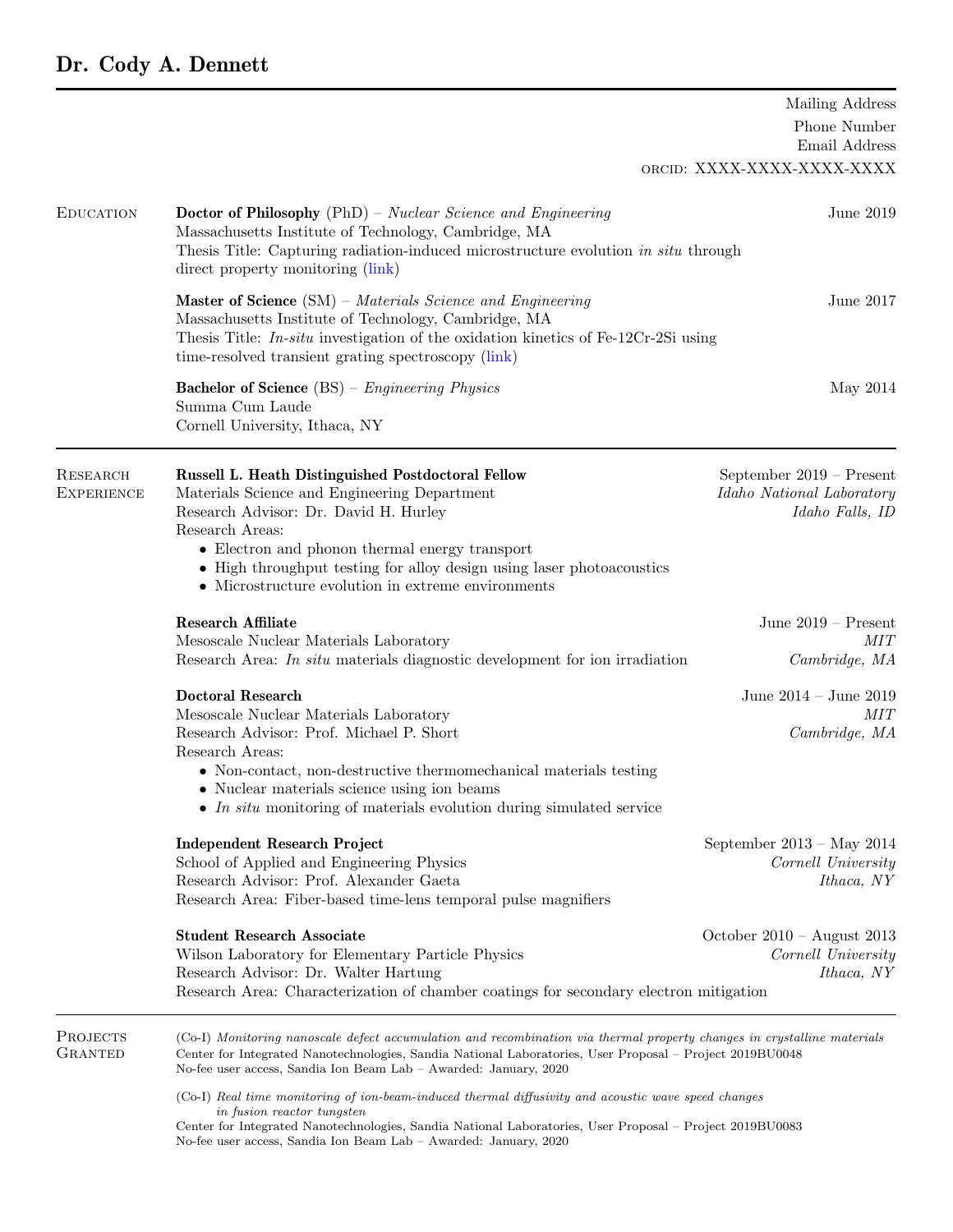|                                                                                                                                                                                                                                                                                          | (PI) Transient nanoscale defect effects in Ni-based solid solution alloys<br>Center for Integrated Nanotechnologies, Sandia National Laboratories, Rapid Access User Proposal – Project 2019BRA0002<br>No-fee user access, Sandia Ion Beam Lab - Awarded: November, 2019                                                                                                                                                                                                                                                                                                                                                                                                                                                                                                                                                                                                                                                                                                                                                                                                                                                                                                              |  |  |
|------------------------------------------------------------------------------------------------------------------------------------------------------------------------------------------------------------------------------------------------------------------------------------------|---------------------------------------------------------------------------------------------------------------------------------------------------------------------------------------------------------------------------------------------------------------------------------------------------------------------------------------------------------------------------------------------------------------------------------------------------------------------------------------------------------------------------------------------------------------------------------------------------------------------------------------------------------------------------------------------------------------------------------------------------------------------------------------------------------------------------------------------------------------------------------------------------------------------------------------------------------------------------------------------------------------------------------------------------------------------------------------------------------------------------------------------------------------------------------------|--|--|
|                                                                                                                                                                                                                                                                                          | (PI) Probing in situ multi-property evolution during material processing using laser photoacoustics<br>Idaho National Laboratory, Laboratory Directed Research and Development (LDRD) Fund – Project 20P1048-001FP<br>$$215,000 - 2$ -years – Awarded: November, 2019<br>(PI) Real time monitoring of ion-beam-induced defect cluster effects in Ni-based solid solution alloys<br>Center for Integrated Nanotechnologies, Sandia National Laboratories, User Proposal – Project 2018BU0123<br>No-fee user access, Sandia Ion Beam Lab – Awarded: January, 2019<br>(PI) Real time monitoring of ion-beam-induced defect cluster effects in Ni, Fe, and alloys<br>Center for Integrated Nanotechnologies, Sandia National Laboratories, Rapid Access User Proposal – Project 2018ARA0031<br>No-fee user access, Sandia Ion Beam Lab - Awarded: September, 2018<br>(Co-I) In situ investigation of the thermomechanical performance of HCP metals and Zircaloy-4 under ion beam irradiation<br>Nuclear Science User Facilities, DOE Office of Nuclear Energy, Rapid Turnaround Experiment (RTE) – Project 18-1144<br>No-fee user access, Sandia Ion Beam Lab – Awarded: September, 2018 |  |  |
|                                                                                                                                                                                                                                                                                          |                                                                                                                                                                                                                                                                                                                                                                                                                                                                                                                                                                                                                                                                                                                                                                                                                                                                                                                                                                                                                                                                                                                                                                                       |  |  |
|                                                                                                                                                                                                                                                                                          |                                                                                                                                                                                                                                                                                                                                                                                                                                                                                                                                                                                                                                                                                                                                                                                                                                                                                                                                                                                                                                                                                                                                                                                       |  |  |
|                                                                                                                                                                                                                                                                                          |                                                                                                                                                                                                                                                                                                                                                                                                                                                                                                                                                                                                                                                                                                                                                                                                                                                                                                                                                                                                                                                                                                                                                                                       |  |  |
| Kaufman Teaching Certificate Program<br>June 2018<br>• Intensive program offered by the MIT Teaching and Learning Lab focused on developing teaching skills (link)<br>• Topics: designing courses, facilitating classes, teaching pedagogy, constructing exams, and teaching inclusively |                                                                                                                                                                                                                                                                                                                                                                                                                                                                                                                                                                                                                                                                                                                                                                                                                                                                                                                                                                                                                                                                                                                                                                                       |  |  |
| <b>Teaching Assistant</b> – "Kinetic Processes in Materials" $(3.21)$<br>Feb. 2017 - May 2017<br>• Instructor: Prof. Carl Thompson (cthomp@mit.edu)<br>• Duties: write and grade assignments and examinations, instruct recitations, deliver lectures, host office hours                 |                                                                                                                                                                                                                                                                                                                                                                                                                                                                                                                                                                                                                                                                                                                                                                                                                                                                                                                                                                                                                                                                                                                                                                                       |  |  |
| Grader – "Materials in Nuclear Engineering" $(22.14)$<br>Feb. 2015 - Apr. 2015<br>• Instructors: Prof. Michael Short (hereiam@mit.edu) and Prof. Ju Li (liju@mit.edu)<br>Feb. 2016 - Apr. 2016<br>• Duties: write and grade assignments and examinations, host office hours              |                                                                                                                                                                                                                                                                                                                                                                                                                                                                                                                                                                                                                                                                                                                                                                                                                                                                                                                                                                                                                                                                                                                                                                                       |  |  |
| <b>PUBLICATIONS</b><br>(Google Scholar)<br>*corresponding                                                                                                                                                                                                                                | 13. A. Reza, C.A. Dennett, M.P. Short, J. Waite, Y. Zayachuk, C.M. Magazzeni, S. Hills, and F. Hofmann. Non-contact,<br>non-destructive mapping of thermal diffusivity and surface acoustic wave speed using transient grating spectroscopy. Rev.<br>Sci. Instrum., $91(5)(2020)054902$ (link)                                                                                                                                                                                                                                                                                                                                                                                                                                                                                                                                                                                                                                                                                                                                                                                                                                                                                        |  |  |
|                                                                                                                                                                                                                                                                                          | 12. C.A. Dennett*, R.C. Choens, C.A. Taylor, N.M. Heckman, M.D. Ingraham, D. Robinson, B.L. Boyce, M.P. Short, and K.<br>Hattar. Listening to radiation damage in situ: passive and active acoustic techniques. JOM, 72 (2020) 197-209 (link)                                                                                                                                                                                                                                                                                                                                                                                                                                                                                                                                                                                                                                                                                                                                                                                                                                                                                                                                         |  |  |
|                                                                                                                                                                                                                                                                                          | 11. F. Hofmann, M.P. Short, and C.A. Dennett. Transient grating spectroscopy: An ultrarapid, nondestructive materials<br>evaluation technique. MRS Bulletin, 44 (2019) 392-402 (link)                                                                                                                                                                                                                                                                                                                                                                                                                                                                                                                                                                                                                                                                                                                                                                                                                                                                                                                                                                                                 |  |  |
|                                                                                                                                                                                                                                                                                          | 10. S.E. Ferry, C.A. Dennett, K.B. Woller, and M.P. Short. Inferring radiation-induced microstructural evolution in single-<br>crystal niobium through changes in thermal transport. J. Nucl. Mater., 523 (2019) 378-382 (link)                                                                                                                                                                                                                                                                                                                                                                                                                                                                                                                                                                                                                                                                                                                                                                                                                                                                                                                                                       |  |  |
|                                                                                                                                                                                                                                                                                          | 9. C.A. Dennett*, D.L. Buller, K. Hattar, and M.P. Short. Real-time thermomechanical property monitoring during ion beam<br><i>irradiation using in situ transient grating spectroscopy.</i> Nucl. Instrum. Meth. Phys. Res. B, 440 (2019) 126-138 (link)<br>• MIT News $(\text{link})$<br>• ASM International $(\text{link})$<br>• Materials World (link)                                                                                                                                                                                                                                                                                                                                                                                                                                                                                                                                                                                                                                                                                                                                                                                                                            |  |  |
|                                                                                                                                                                                                                                                                                          | 8. A.Q. Kuang, N.M. Cao, A.J. Creely, C.A. Dennett, J. Hecla, B. LaBombard, R.A. Tinguely, E.A. Tolman, H. Hoffman, M.<br>Major, J. Ruiz Ruiz, D. Brunner, P. Grover, C. Laughman, B.N. Sorbom, D.G. Whyte. Conceptual design study for heat<br>exhaust management in the ARC fusion pilot plant. Fusion Eng. Des., 137 (2018) 221-242 (link)<br>$\bullet$ MIT News (link)                                                                                                                                                                                                                                                                                                                                                                                                                                                                                                                                                                                                                                                                                                                                                                                                            |  |  |
|                                                                                                                                                                                                                                                                                          | 7. C.A. Dennett <sup>*</sup> and M.P. Short. <i>Thermal diffusivity determination using heterodyne phase insensitive transient grating</i><br>spectroscopy. J. Appl. Phys., $123$ (21) (2018) 215109 (link)                                                                                                                                                                                                                                                                                                                                                                                                                                                                                                                                                                                                                                                                                                                                                                                                                                                                                                                                                                           |  |  |
|                                                                                                                                                                                                                                                                                          | 6. O. Cometto, C.A. Dennett, S.H. Tsang, M.P. Short, E.H.T. Teo. A thermal study of amorphous and textured carbon and<br>carbon nitride thin films via transient grating spectroscopy. Carbon, 130 (2018) 335-361 (link)                                                                                                                                                                                                                                                                                                                                                                                                                                                                                                                                                                                                                                                                                                                                                                                                                                                                                                                                                              |  |  |
|                                                                                                                                                                                                                                                                                          | 5. C.A. Dennett*, K.P. So, A. Kushima, D.L. Buller, K. Hattar, and M.P. Short. Detecting self-ion irradiation-induced void<br>swelling in pure copper using transient grating spectroscopy. Acta Mater., 145 (2018) 496-503 (link)                                                                                                                                                                                                                                                                                                                                                                                                                                                                                                                                                                                                                                                                                                                                                                                                                                                                                                                                                    |  |  |
|                                                                                                                                                                                                                                                                                          | 4. C.A. Dennett <sup>*</sup> and M.P. Short. <i>Time-resolved, dual heterodyne phase collection transient qrating spectroscopy.</i> Appl. Phys.                                                                                                                                                                                                                                                                                                                                                                                                                                                                                                                                                                                                                                                                                                                                                                                                                                                                                                                                                                                                                                       |  |  |

- Lett., 110 (21) (2017) 211106 [\(link\)](https://doi.org/10.1063/1.4983716)
	- Editor's pick article

• MIT News [\(link\)](http://news.mit.edu/2017/method-real-time-monitoring-materials-during-irradiation-0530)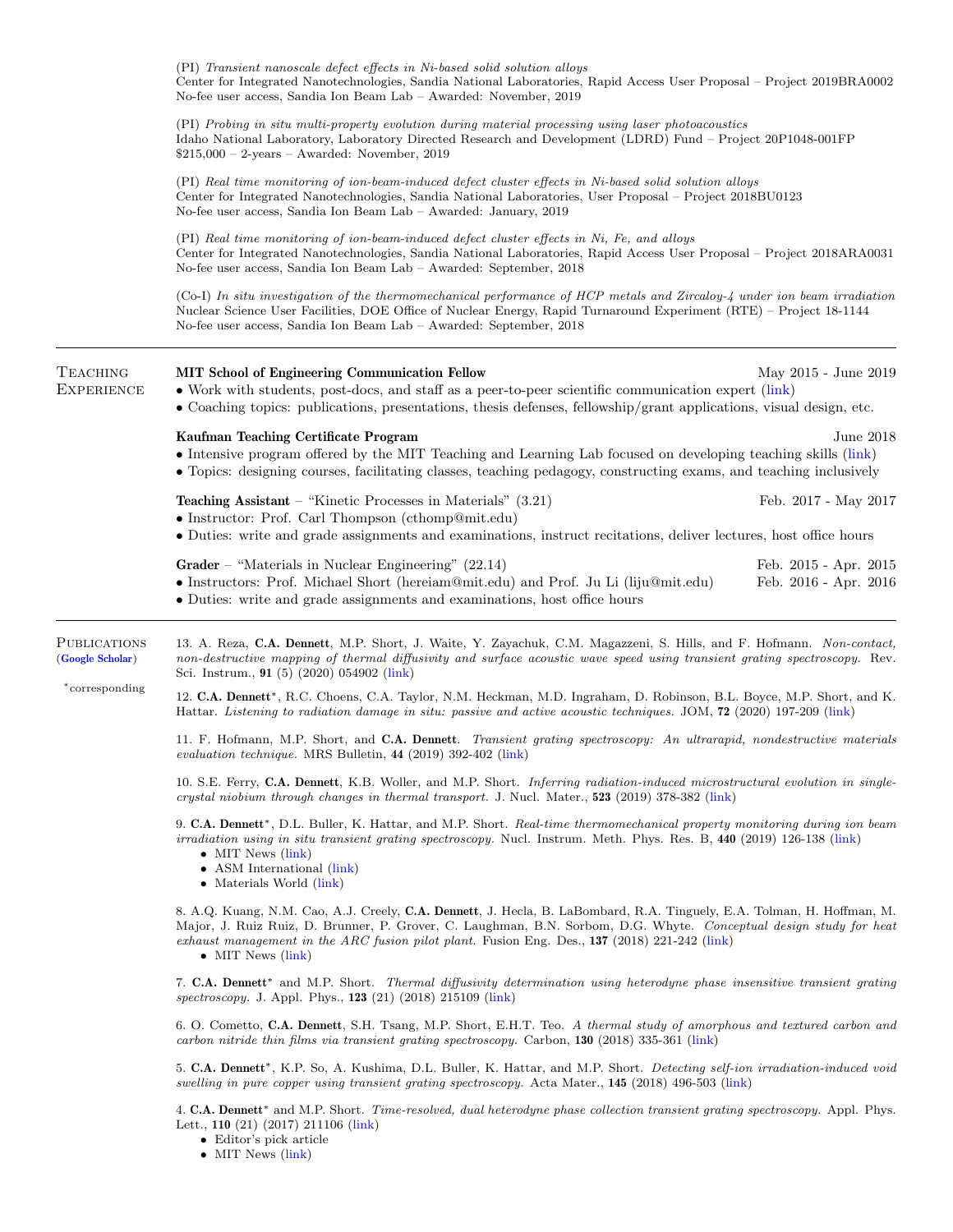3. C.A. Dennett, P. Cao, S.E. Ferry, A. Vega-Flick, A.A. Maznev, K.A. Nelson, and M.P. Short. Bridging the gap to mesoscale radiation materials science with transient grating spectroscopy. Phys. Rev. B, 94 (21) (2016) 214106 [\(link\)](https://doi.org/10.1103/PhysRevB.94.214106)

• MIT News [\(link\)](http://news.mit.edu/2016/measuring-radiation-damage-real-time-1213)

• Physics Central [\(link\)](http://physicsbuzz.physicscentral.com/2016/11/towards-safer-better-nuclear-energy.html)

2. M.P. Short, C.A. Dennett, S.E. Ferry, Y. Yang, J.K. Eliason, A. Vega-Flick, A.A. Maznev, and K.A. Nelson. Applications of transient grating spectroscopy to radiation materials science. JOM, 67 (8) (2015) 1840-1848 [\(link\)](https://doi.org/10.1007/s11837-015-1496-3)

1. W.H. Hartung, D.M. Asner, J.V. Conway, C.A. Dennett, S. Greenwald, J.-S. Kim, Y. Li, T.P. Moore, V. Omanovic, M.A. Palmer, and C.R. Strohman. In-situ measurements of the secondary electron yield in an accelerator environment: Instrumentation and methods. Nucl. Instrum. Meth. Phys. Res. A, 783 (2015) 95-109 [\(link\)](https://doi.org/10.1016/j.nima.2015.01.092)

| <b>INVITED</b><br><b>PRESENTATIONS</b>                                                                                                                                                                                                      | 7. Non-destructive multi-property determination under extreme conditions with transient grating spectroscopy.<br>Annual meeting of the Minerals, Metals, and Materials Society (TMS), February, 2020.                                                                                                                                                                                                                                                                                                                                                                                                                                                                                                                                                                                                       |                                                                                                                                                                                               |  |
|---------------------------------------------------------------------------------------------------------------------------------------------------------------------------------------------------------------------------------------------|-------------------------------------------------------------------------------------------------------------------------------------------------------------------------------------------------------------------------------------------------------------------------------------------------------------------------------------------------------------------------------------------------------------------------------------------------------------------------------------------------------------------------------------------------------------------------------------------------------------------------------------------------------------------------------------------------------------------------------------------------------------------------------------------------------------|-----------------------------------------------------------------------------------------------------------------------------------------------------------------------------------------------|--|
|                                                                                                                                                                                                                                             | 6. Capturing radiation-induced microstructure evolution in situ through direct property monitoring.<br>DOE NNSA Stewardship Science Graduate Fellowship Annual Meeting, June, 2019.<br>5. Transient grating spectroscopy: An ultrarapid, nondestructive materials evaluation technique.<br>MRS OnDemand Webinar Series, May, 2019.                                                                                                                                                                                                                                                                                                                                                                                                                                                                          |                                                                                                                                                                                               |  |
|                                                                                                                                                                                                                                             |                                                                                                                                                                                                                                                                                                                                                                                                                                                                                                                                                                                                                                                                                                                                                                                                             |                                                                                                                                                                                               |  |
|                                                                                                                                                                                                                                             | 1. Ions and lasers: exploring new diagnostics for nuclear materials.<br>MIT Nuclear Science and Engineering Graduate Research Expo, March, 2017. (link)                                                                                                                                                                                                                                                                                                                                                                                                                                                                                                                                                                                                                                                     |                                                                                                                                                                                               |  |
|                                                                                                                                                                                                                                             | <b>SELECT</b><br>CONTRIBUTED<br>PRESENTATIONS                                                                                                                                                                                                                                                                                                                                                                                                                                                                                                                                                                                                                                                                                                                                                               | 9. Non-destructive multi-property determination under extreme conditions using transient grating spectroscopy.<br>The Materials Science and Technology Conference (MS&T), October, 2019.      |  |
|                                                                                                                                                                                                                                             |                                                                                                                                                                                                                                                                                                                                                                                                                                                                                                                                                                                                                                                                                                                                                                                                             | 8. Real-time property monitoring during ion beam irradiation using transient grating spectroscopy.<br>5 <sup>th</sup> Nuclear Materials Conference (NuMat), October, 2018.                    |  |
|                                                                                                                                                                                                                                             |                                                                                                                                                                                                                                                                                                                                                                                                                                                                                                                                                                                                                                                                                                                                                                                                             | 7. In situ thermomechanical property monitoring during ion beam irradiation: benchmark studies on pure copper.<br>$26th$ International Conference on Nuclear Engineering (ICONE), July, 2018. |  |
| 6. In situ thermomechanical property monitoring during ion beam irradiation.<br>21 <sup>st</sup> International Conference on Ion Beam Modification of Materials (IBMM), June, 2018.                                                         |                                                                                                                                                                                                                                                                                                                                                                                                                                                                                                                                                                                                                                                                                                                                                                                                             |                                                                                                                                                                                               |  |
| 5. In situ thermomechanical property monitoring during ion irradiation.<br>Annual meeting of the Minerals, Metals, and Materials Society (TMS), March, 2018.                                                                                |                                                                                                                                                                                                                                                                                                                                                                                                                                                                                                                                                                                                                                                                                                                                                                                                             |                                                                                                                                                                                               |  |
| 4. Irradiation-induced void swelling in pure copper characterized using transient grating spectroscopy.<br>Winter meeting of the American Nuclear Society (ANS), November, 2017.                                                            |                                                                                                                                                                                                                                                                                                                                                                                                                                                                                                                                                                                                                                                                                                                                                                                                             |                                                                                                                                                                                               |  |
| 3. Developing continuous thermo-mechanical property monitoring for ion irradiation using transient grating spectroscopy.<br>Annual meeting of the Materials Research Society (MRS), November, 2016.                                         |                                                                                                                                                                                                                                                                                                                                                                                                                                                                                                                                                                                                                                                                                                                                                                                                             |                                                                                                                                                                                               |  |
| 2. Developing continuous non-contact thermo-mechanical property monitoring for ion irradiations<br>using surface photoacoustics.<br>20 <sup>th</sup> International Conference on Ion Beam Modification of Materials (IBMM), November, 2016. |                                                                                                                                                                                                                                                                                                                                                                                                                                                                                                                                                                                                                                                                                                                                                                                                             |                                                                                                                                                                                               |  |
| 1. Non-contact determination of ion irradiation effects in pure polycrystalline copper.<br>Annual meeting of the Minerals, Metals, and Materials Society (TMS), February, 2016.                                                             |                                                                                                                                                                                                                                                                                                                                                                                                                                                                                                                                                                                                                                                                                                                                                                                                             |                                                                                                                                                                                               |  |
| <b>PATENTS</b>                                                                                                                                                                                                                              | 1. Integrating radiation dosimeter. U.S. Application No.: 15/760,483. Filing Date: 2018-03-15<br>M.P. Short, C.A. Dennett, S.E. Ferry, and R. Gupta.                                                                                                                                                                                                                                                                                                                                                                                                                                                                                                                                                                                                                                                        |                                                                                                                                                                                               |  |
| HONORS &<br><b>AWARDS</b>                                                                                                                                                                                                                   | Sep. 2019 - Present<br>• Russell L. Heath Distinguished Postdoctoral Fellowship, Idaho National Laboratory<br>• Innovation in Nuclear Technology R&D Award (Materials Protection), DOE Office of Nuclear Energy<br>June 2017<br>• Manson Benedict Award for Academic Excellence and Professional Promise, MIT NSE<br>May 2017<br>• DOE National Nuclear Security Administration Stewardship Science Graduate Fellow<br>Sep. 2016 - June 2019<br>• Member, Alpha Nu Sigma, National Nuclear Engineering Honor Society<br>May 2016<br>• National Science Foundation Graduate Research Fellow<br>June 2014 - Sep. 2016<br>• Hartman Prize for Excellence in Experimental Physics, Cornell University<br>May 2014<br>• Dean's Honor List, College of Engineering, Cornell University<br>Fall 2010 - Spring 2014 |                                                                                                                                                                                               |  |